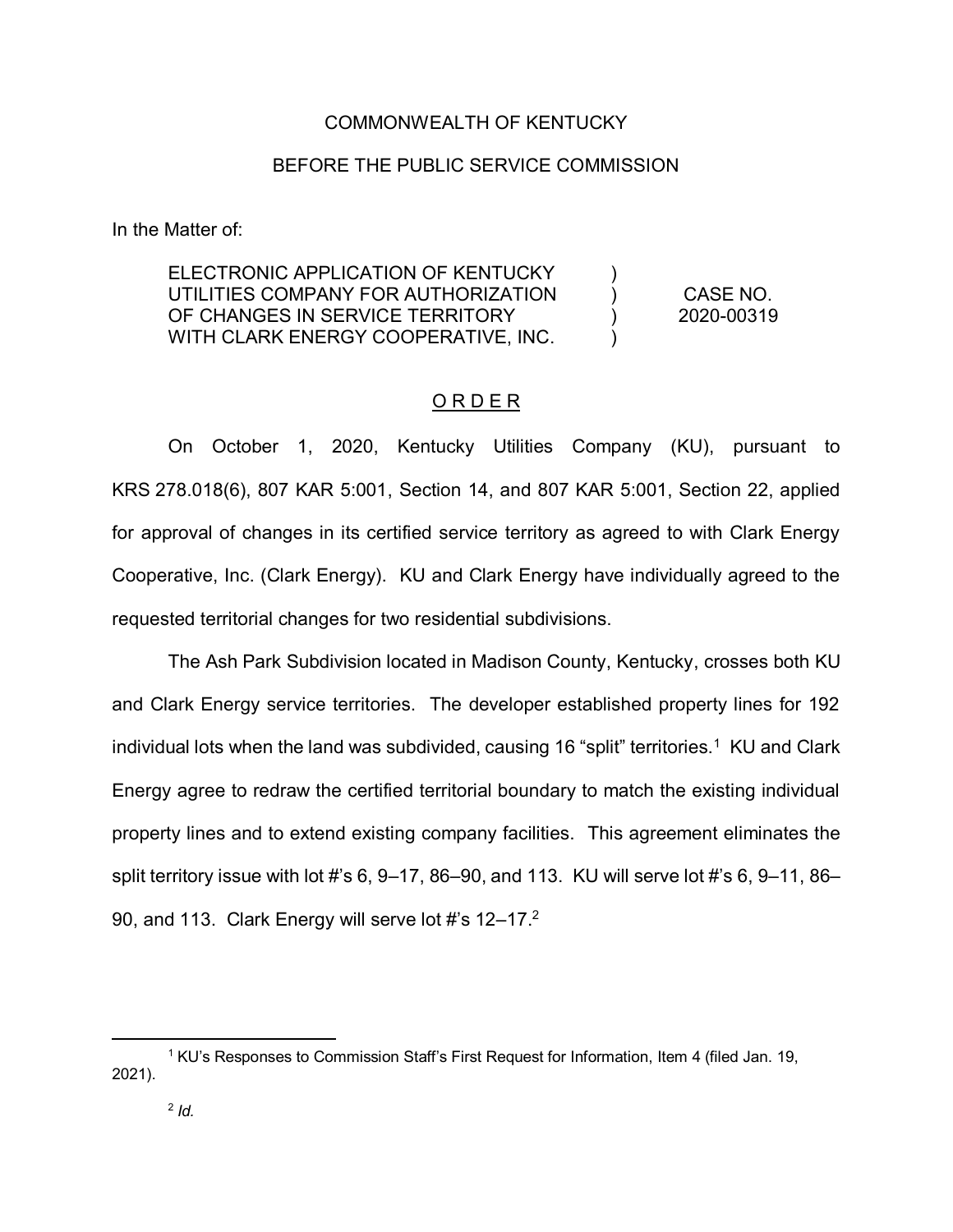The Magnolia Pointe Subdivision, in Madison County, Kentucky, also crosses both KU and Clark Energy service territories. The developer established property lines for 166 individual lots when the land was subdivided, causing 12 "split" territories and 15 affected properties.3 KU and Clark Energy agree to redraw the certified territorial boundary to match the existing individual property lines and to extend existing company facilities. This agreement eliminates the split territory issue with lot #'s 9–11, 29, 30, 43, 44, 100, 101, 128, 129, and 158. KU will serve lot #'s 9 and 10. Clark Energy will serve lot #'s 11, 29, 30, 43, 44, 100–102, 128, 129, and 158–160.4

KU and Clark Energy have provided a copy of the agreement that described the requested change in certified territories that was signed and dated by representatives of KU and Clark Energy.<sup>5</sup> Also, KU and Clark Energy have provided three maps showing the proposed changes to the service territory: a 1:24,000 topographic map, a detailed map of the Ash Park Subdivision, and a detailed map of the Magnolia Pointe Subdivision.<sup>6</sup> The topographic map was signed and dated by KU on September 11, 2020, and by Clark Energy on September 17, 2020.<sup>7</sup> The detailed maps of the subdivisions were signed by KU on January 17, 2021, and Clark Energy on January 15, 2021.

<sup>3</sup> *Id.*

 $\overline{a}$ 

<sup>4</sup> *Id.*

<sup>5</sup> Application, Exhibit 1.

 $6$  The boundary change on the topographic map of Richmond North, KY, 1:24,000 United States Geological Survey is defined by the following Kentucky State Plane Coordinates, South Zone (North American Datum 1983) as shown on the detailed subdivision maps. See Appendix for coordinates.

 $7$  Application, Exhibit 3 and 4.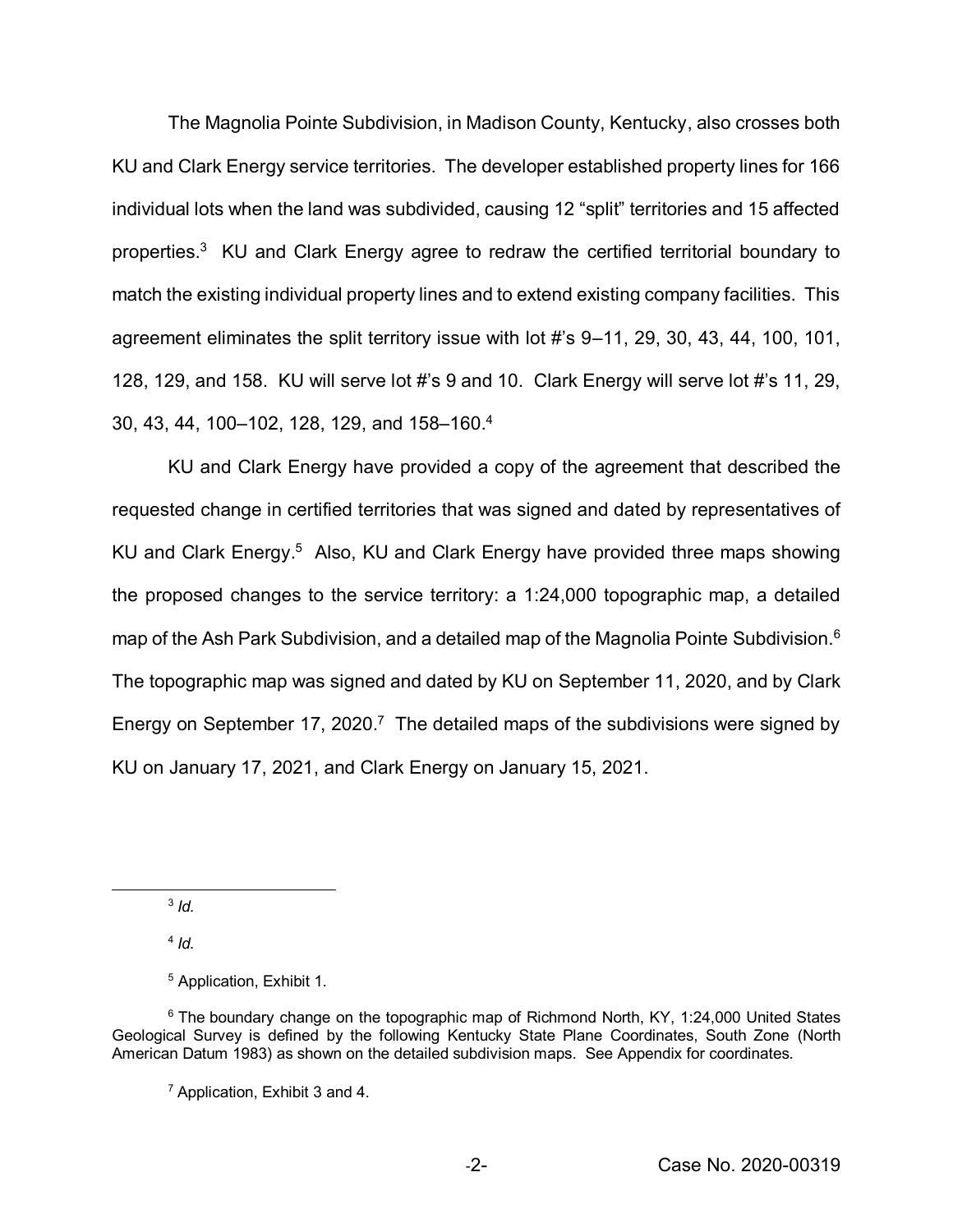KRS 278.018(6) permits retail electric suppliers to contract with one another, subject to Commission approval, for the purpose of allocating territories and consumers between them, and designating which territories and consumers each provider will serve. The Commission is required to approve such a contract "if it finds that the contract will promote the purposes of KRS 278.016 and will provide adequate and reasonable service to all areas and consumers affected thereby." The purposes of KRS 278.016, which authorizes exclusive service territories for retail electric suppliers, are (1) to promote the orderly development of retail electric service; (2) to avoid wasteful duplication and unnecessary encumbering of the land; (3) to prevent the waste of materials and natural resources; (4) to minimize disputes between retail electric suppliers; and (5) for public convenience and necessity.

The Commission finds that the proposed territorial boundary change promotes the purposes of KRS 278.016. The agreement between KU and Clark Energy to change the certified territorial boundary minimizes a potential dispute between retail electric suppliers, which may have resulted in inconvenience, diminished efficiency, avoids wasteful duplication of facilities, avoids unnecessary encumbering of the landscape, and provides adequate and reasonable service to all areas and property owners affected.

IT IS THEREFORE ORDERED that:

1. The boundary changes agreed upon by KU and Clark Energy at the Ash Park Subdivision and Magnolia Pointe Subdivision in Madison County, Kentucky, are approved.

2. This case is closed and removed from the Commission's docket.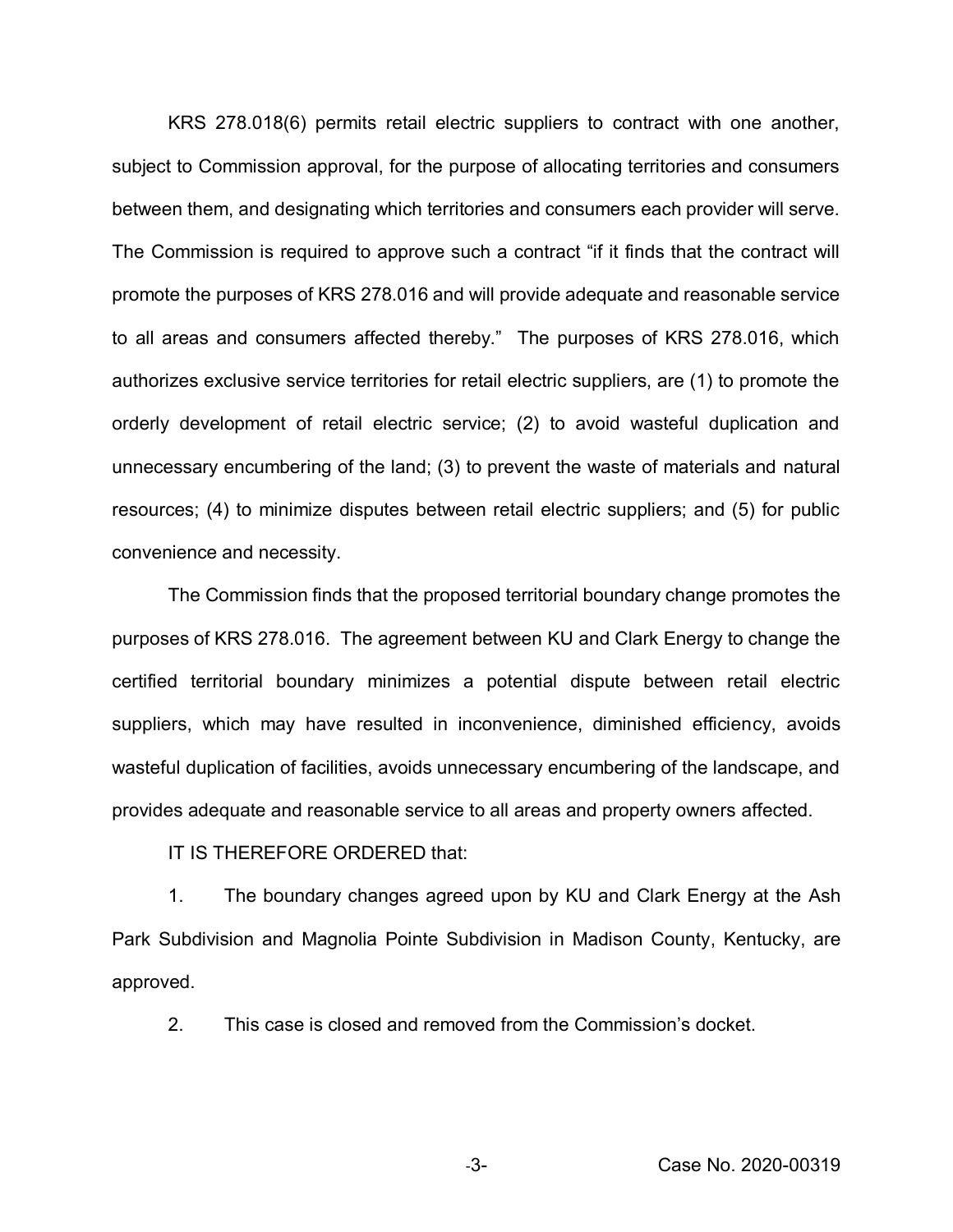By the Commission



ATTEST:

2 Bidwell

Executive Director

Case No. 2020-00319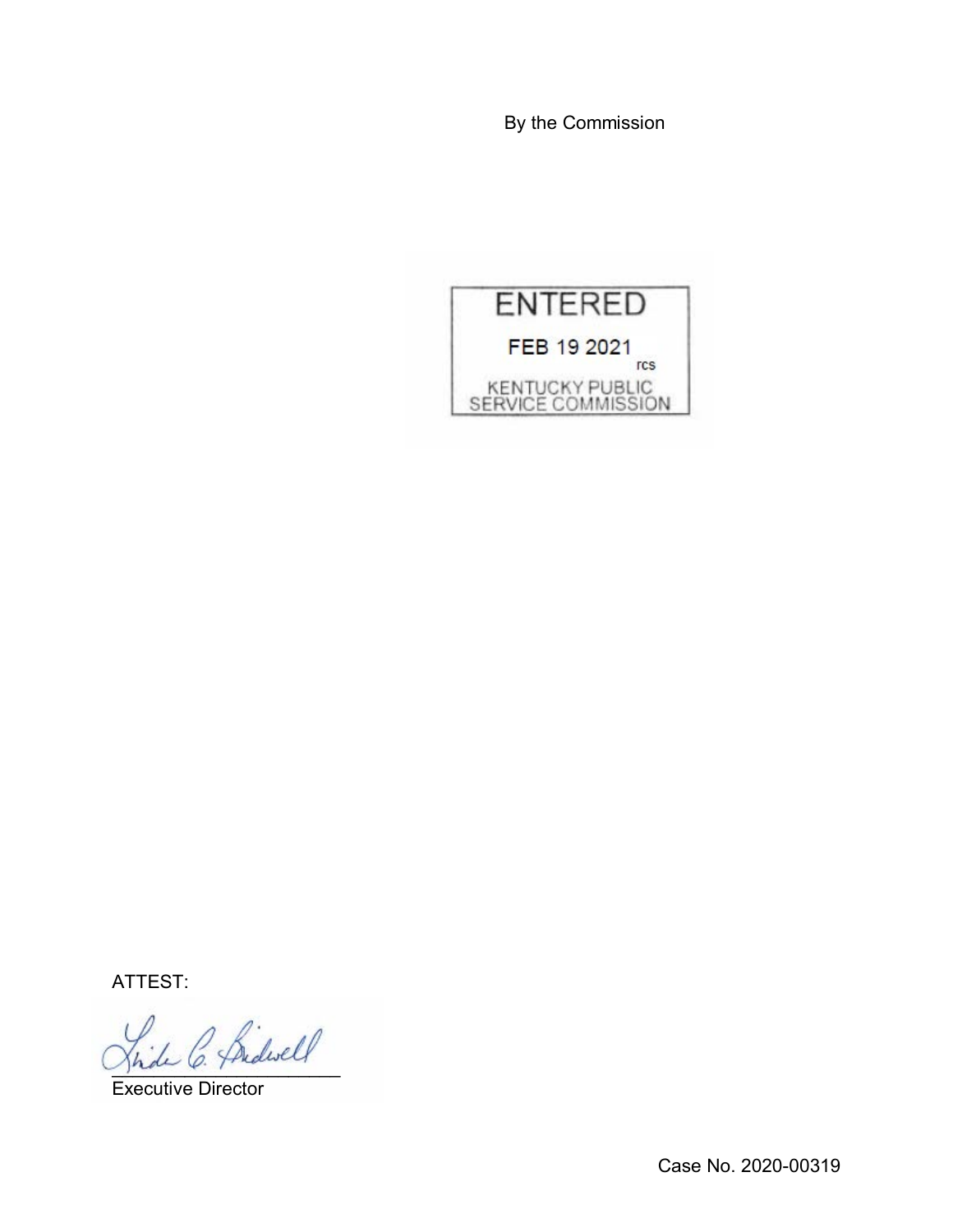# APPENDIX

## APPENDIX TO AN ORDER OF THE KENTUCKY PUBLIC SERVICE COMMISSION IN CASE NO. 2020-00319 DATED FEB 19 2021

[TWO PAGES TO FOLLOW]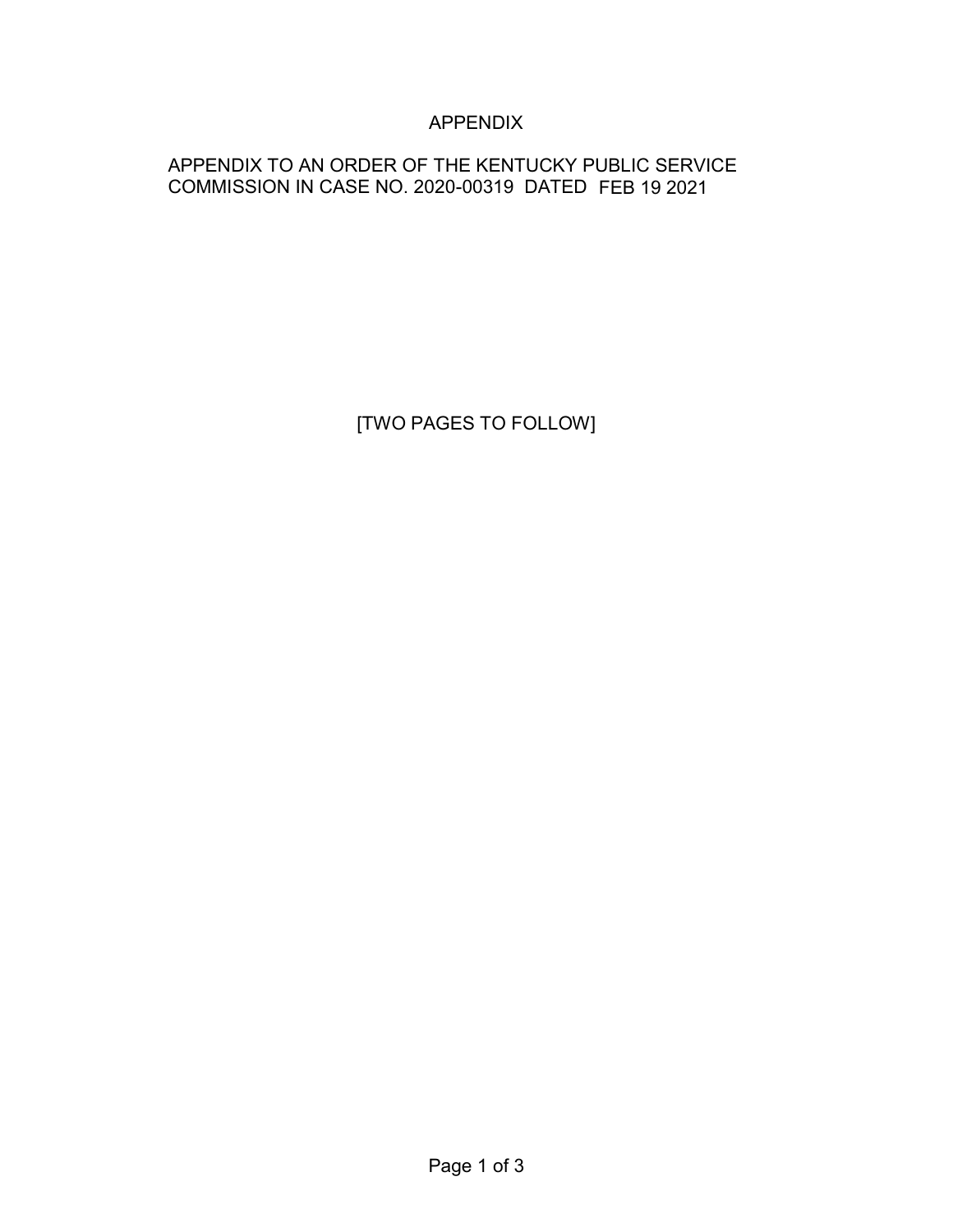Ash Park Subdivision:

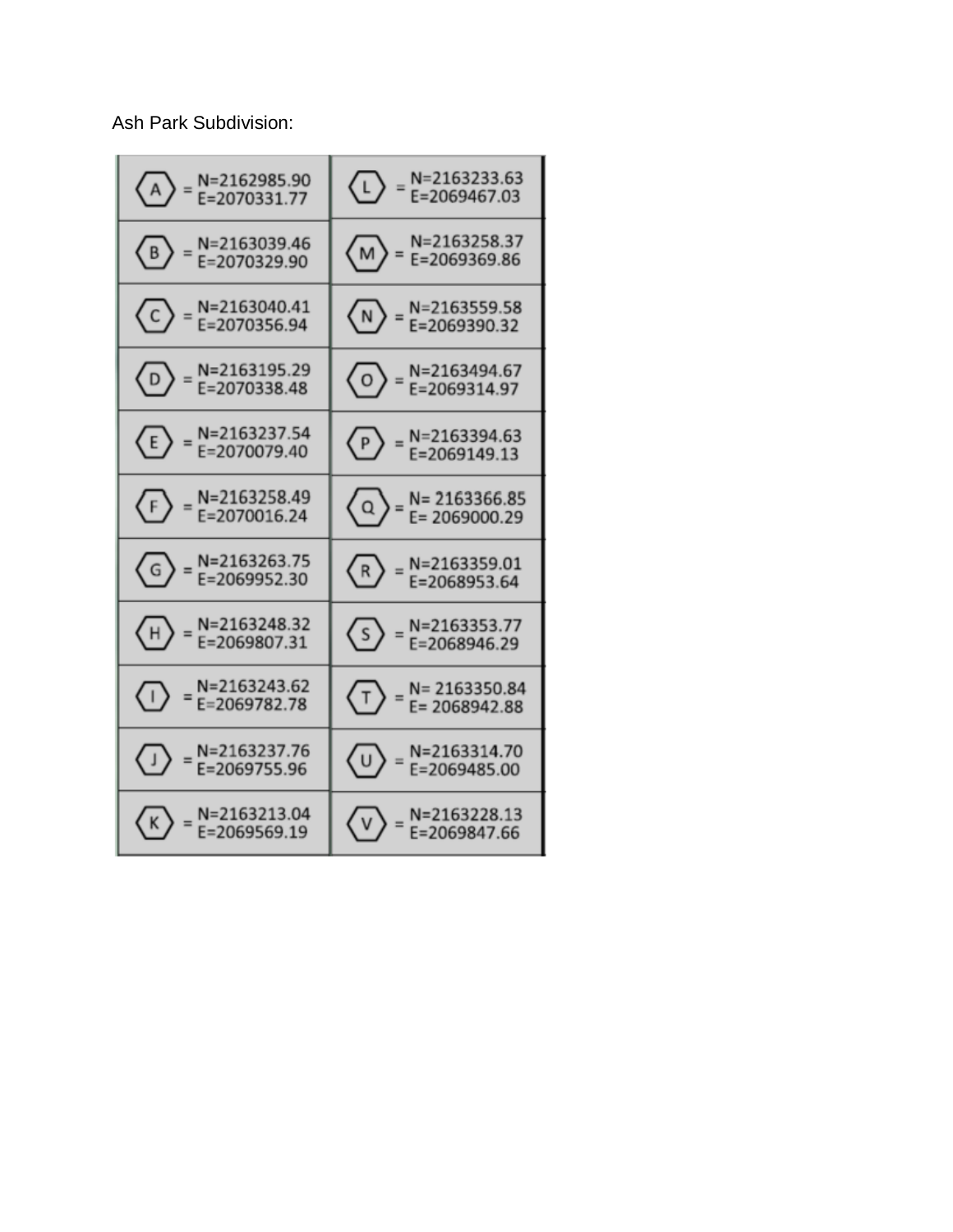Magnolia Pointe Subdivision:

| N=2164621.83<br>E=2068295.96<br>$\langle A \rangle$                                                             | $\circled{1}$ = N=2165563.73                                                                                                                  |
|-----------------------------------------------------------------------------------------------------------------|-----------------------------------------------------------------------------------------------------------------------------------------------|
| N=2164677.64<br>E=2068389.17<br>$\langle$ B $\rangle$                                                           | $\binom{M}{M}$ = N=2165618.09                                                                                                                 |
| $\circled{C}$ = N=2164842.62                                                                                    | $\sqrt{N}$ = N=2165760.51<br>E=2068010.73                                                                                                     |
| N=2164860.85<br>E=2068333.84<br>$\langle D \rangle$ =                                                           | $\langle 0 \rangle$ = N=2165759.61                                                                                                            |
| $\circled{E}$ = N=2165050.07                                                                                    | $\circled{P}$ = N=2165913.58                                                                                                                  |
| $\circled{F}$ = N=2165108.86                                                                                    | $\left\langle \overline{Q} \right\rangle$ = N=2165959.77<br>E=2067939.77                                                                      |
| $\circled{G}$ = N=2165154.67                                                                                    | $\binom{R}{R}$ = N=2165976.48                                                                                                                 |
| $\begin{Bmatrix} 1 \end{Bmatrix}$ = N=2165337.90                                                                | $\binom{5}{ }$ = N=2166141.56                                                                                                                 |
| N=2165358.47<br>$\langle \cdot   \rangle$ =<br>E=2068141.33                                                     | $\begin{Bmatrix} \begin{pmatrix} \mathsf{T} \end{pmatrix} = \begin{bmatrix} \mathsf{N} = 2166162.87 \\ \mathsf{E} = 2068048.19 \end{bmatrix}$ |
| $\begin{array}{ c c }\n\hline\n\end{array} = \begin{array}{ c }\nN = 2165400.46 \\ E = 2068125.27\n\end{array}$ | $\begin{Bmatrix} 0 \end{Bmatrix}$ = N=2166166.28<br>E=2068057.76                                                                              |
| N=2165532.89<br>( K ) =<br>E=2068047.66                                                                         |                                                                                                                                               |